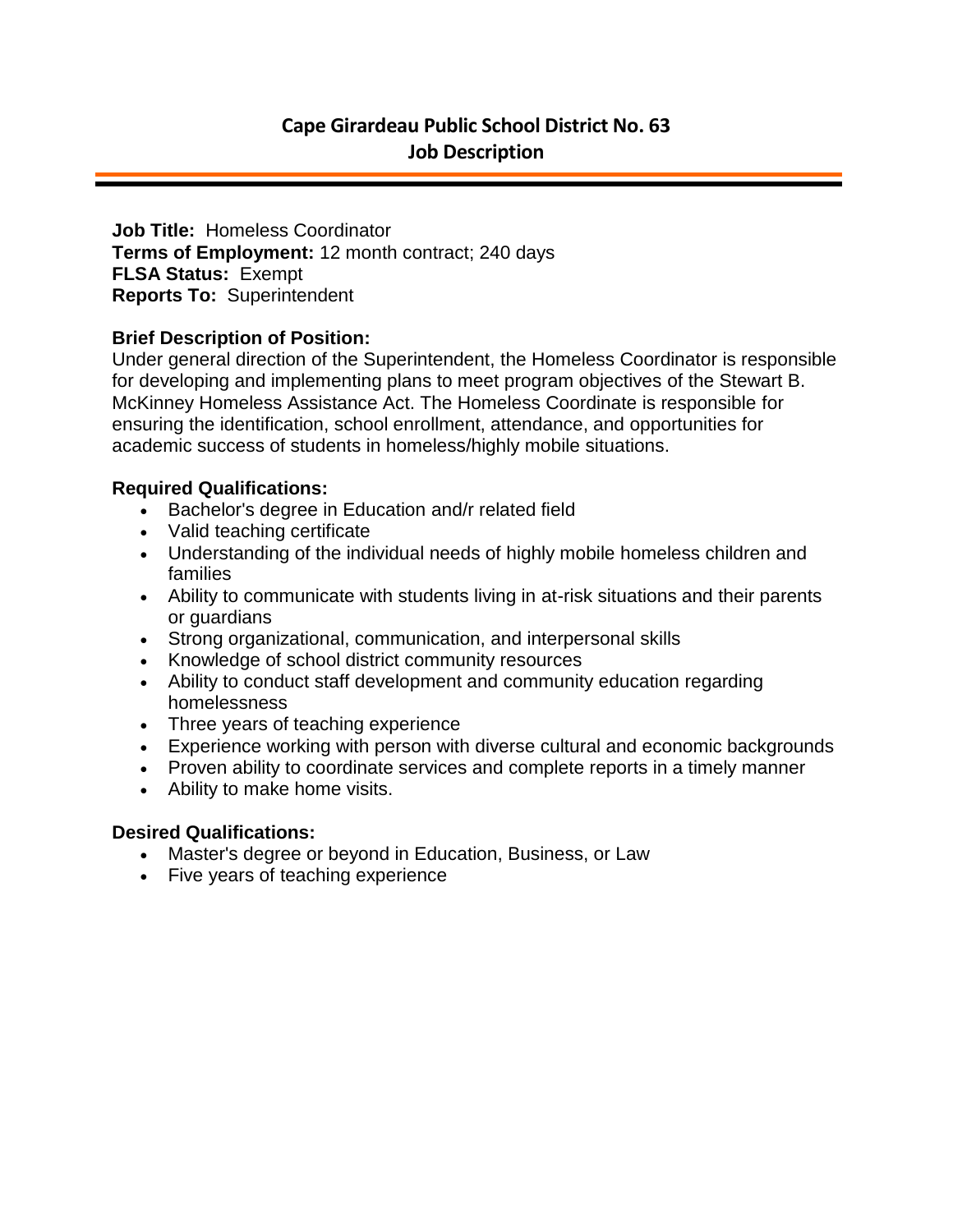# **Essential Duties and Responsibilities:**

The Homeless Coordinator must ensure that:

- Children and youth in homeless situations are identified by school personnel and served through coordination activities with other local entities and agencies.
- Children and youth in homeless situations enroll in and have full and equal opportunities to succeed in school.
- Families, children, and youth in homeless situations receive educational services and social services for which they are eligible and referrals to health, mental health, dental, and other appropriate services.
- Parents or guardians in homeless situations are informed of educational and related opportunities available to their children, and are provided with meaningful opportunities to participate in the education of their children.
- Public notice of the educational rights of student in homeless situations will be disseminated where children and youth receive services.
- Enrollment disputes are mediated in accordance with the enrollment disputes section of school board policy.
- Parents and guardians, and unaccompanied youth in homeless situations, are fully informed of all transportation services, including the school of origin, and are assisted in accessing transportation services.
- There is coordination with state homeless coordinators and community and school personnel responsible for the provision of education and related services to children and youth in homeless situations.
- Occasionally perform work beyond a standard 40-hour work week when workload requires.
- Other duties may be assigned as needed.

## **Physical Demands/Environmental Factors:**

- Ability to work in a climate controlled building, as well as in inclement weather.
- Ability to stand, walk, and move around for long periods of time.
- Ability to see and read, with or without vision aids, a computer screen and printed matter, and to distinguish colors.
- Sufficient hearing to understand speech at normal room levels, and to hear and understand speech on the telephone.
- Manual dexterity to operate a telephone and enter data into a computer using both hands.
- Ability to communicate, effectively and efficiently with sufficient volume to be heard in normal conversation, on the telephone, and addressing groups.
- Maintain emotional control under stress and work with frequent interruptions.
- Maintain a positive attitude when dealing and students/parents and guardians.
- Frequent interactions with families in home, apartment, shelters, and local motels.
- Ability to exert up to 30 pounds of force to lift, carry, push, pull, or otherwise move objects.
- Ability to lift, bend, stoop, pull, grasp, and carry a variety of objects of different shapes and sizes.